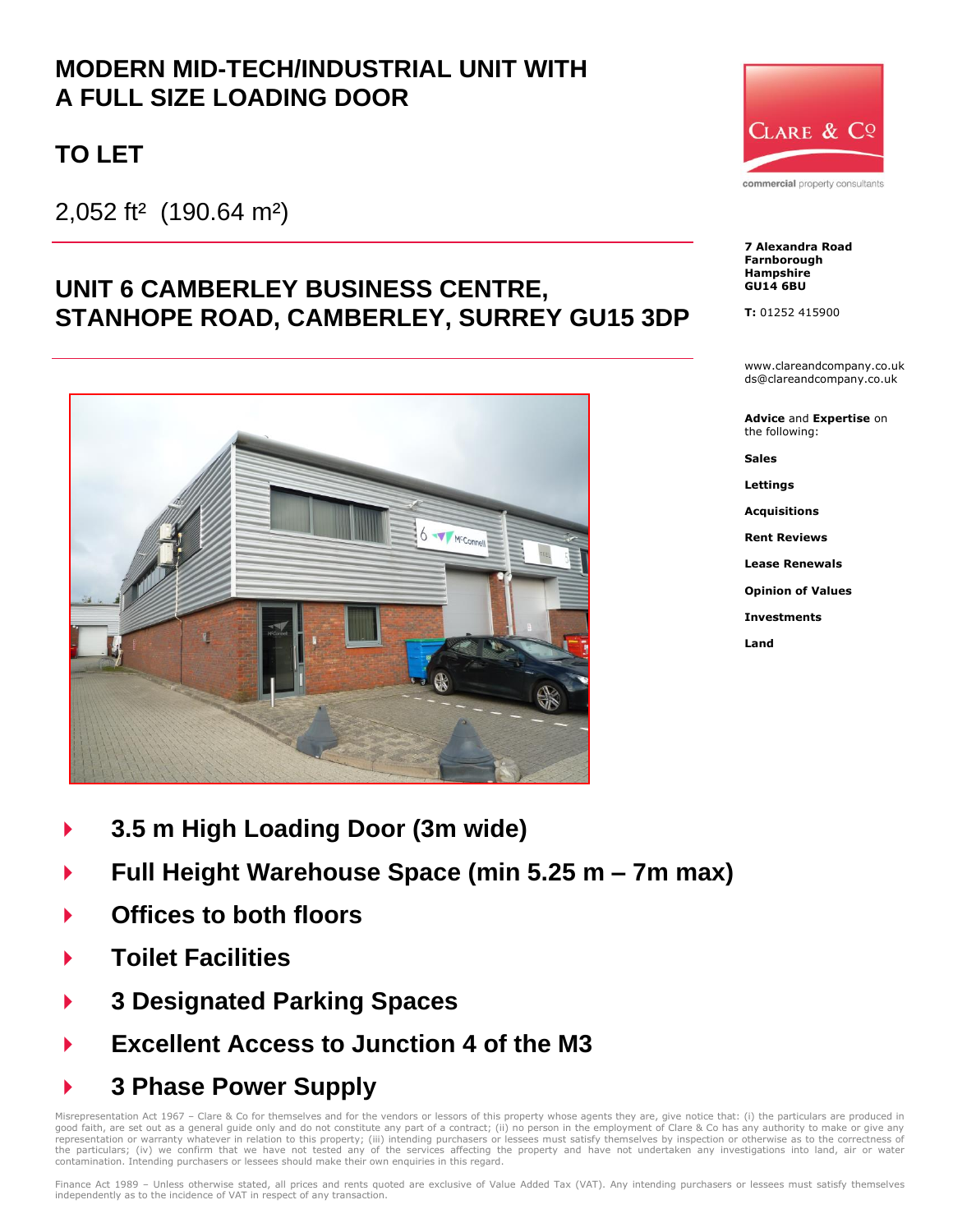#### **LOCATION**



Camberley Business Centre is located to the eastern edge of the Yorktown Business Park. The Estate itself is the towns' main industrial estate with nearby occupiers including Royal Mail, STIHL, Screwfix, HSS Hire, Selco, Tool Station etc.

The estate is within 1 mile of the M3 (J4) via the A331 (Blackwater Valley Relief Road) giving access to the M25 (12 miles), Heathrow and Gatwick Airports. To the South, the M3 also runs to Southampton.

#### **DESCRIPTION**

Camberley Business Centre was constructed around 15 years ago. The units are of steel portal frame under cladding and brickwork.

The buildings have a minimum clear eaves height of approximately 5.25 m internally. Access is either through the glazed pedestrian door, or through an approximate 3m (wide) x 3.5m (high) loading door.

The unit has 3-phase power, incoming gas supply, BT duct, power floated finished floor.



### **ACCOMMODATION**

The approximate floor areas are as follows:

| <b>Parking</b>                                     | 3 Reserved Parking Spaces plus loading area |                                             |
|----------------------------------------------------|---------------------------------------------|---------------------------------------------|
| <b>Total Floor Area</b>                            | $2,052$ ft <sup>2</sup>                     | 190.64 $m2$                                 |
| <b>First Floor</b><br><b>Offices</b>               | 698 ft <sup>2</sup>                         | $64.85 \text{ m}^2$                         |
| <b>Ground Floor</b><br>Warehouse<br><b>Offices</b> | 660 ft <sup>2</sup><br>694 ft <sup>2</sup>  | $61.32 \text{ m}^2$<br>64.47 m <sup>2</sup> |